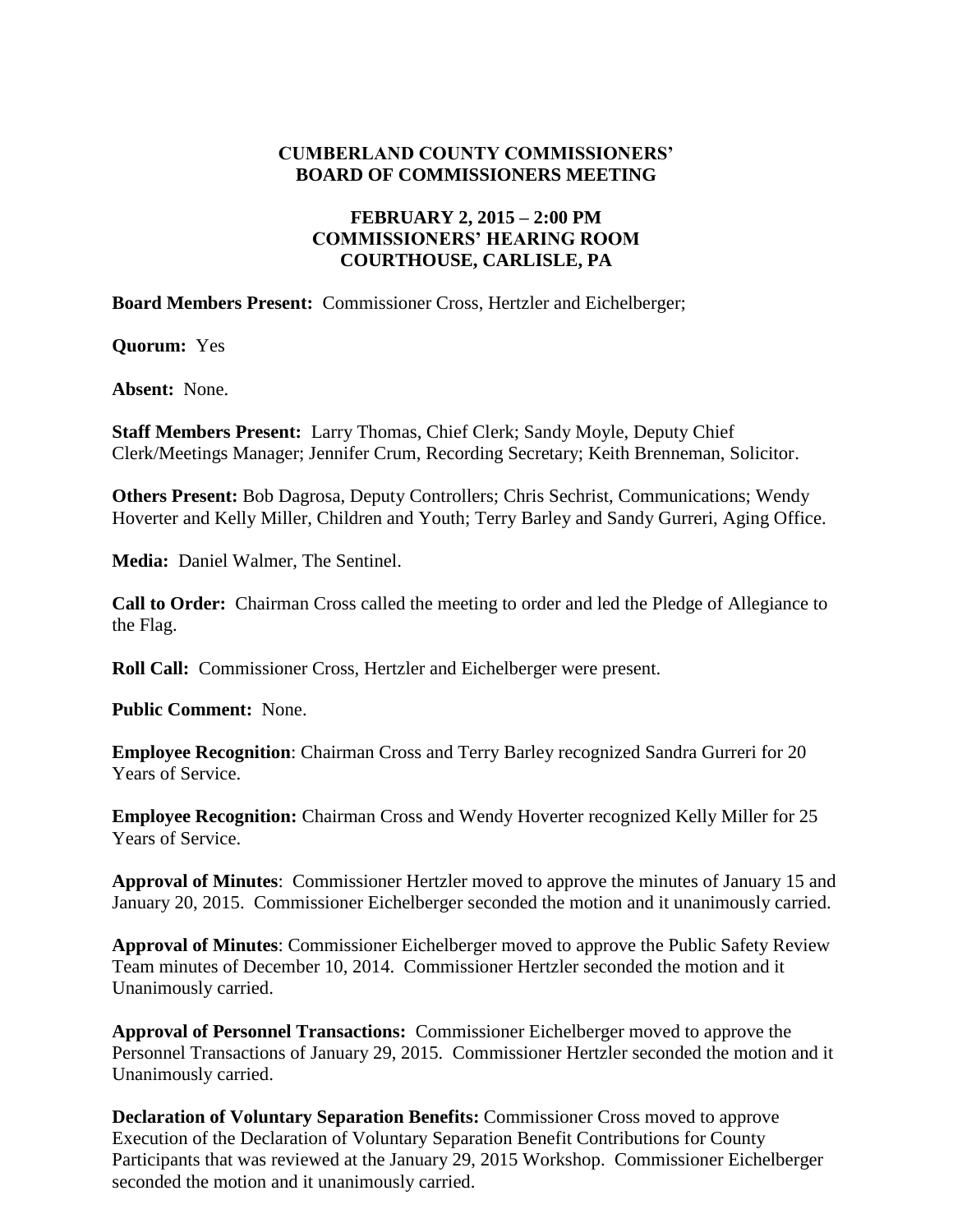**Tax Claim Repository Sale:** Commissioner Hertzler moved to approve the Letter of Consent from Solicitor Brenneman regarding the Cumberland County Tax Claim Bureau Repository Sale that was reviewed at the January 29, 2015 Workshop. Commissioner Eichelberger seconded the motion and it unanimously carried.

**Bid Advertising:** Commissioner Hertzler moved to approve the Authorization to Advertise for Bids for the Removal of Refuse at County Buildings that was reviewed at the January 29, 2015 Workshop. Commissioner Eichelberger seconded the motion and it unanimously carried.

**Approval of Contracts/Grants**: — Commissioner Eichelberger moved to approve the following Contracts and Grants that were reviewed at the January 29, 2015 Workshop. Commissioner Hertzler seconded the motion and it unanimously carried.

# a. **Claremont Nursing & Rehab Center Agreements**

- Dyna Tech Industries Emergency Generator Service
- Sodexo Operations, LLC
- b. **Children & Youth Services Agreements**
	- National Mentor Healthcare, LLC d/b/a Pennsylvania Mentor
	- Pressley Ridge
	- Family Care for Children & Youth, Inc.
	- CONCERN
	- COBYS Family Services, Inc.
- c. **Drug and Alcohol Agreement**
	- Community Behavioral Healthcare Network of PA, Inc. d/b/a PerformCare — Amendment

## d. **Facilities Management Agreements**

- Diamond Automatic Sprinklers, Inc.
- $\bullet$  Kint
- e. **Prison Agreement**
	- $\bullet$   $GTL$   $\rightarrow$   $(Global Tel*Link)$
- f. **Public Safety Agreement**
	- Mission Critical Partners, Inc. Addendum
- g. **Recycling & Waste Agreements**
	- Yard Waste Processing Equipment Municipal Agreements Continuation
		- Lower Allen Township
		- Mechanicsburg Borough
		- $\triangleright$  Shippensburg Borough
		- $\triangleright$  Silver Spring Township
		- $\triangleright$  South Middleton Township

## h. **Victim Services Grant**

• STOP Sub-Grant Award Letter

**Capital Project:** Commissioner Hertzler moved to approve the Siemens Building Automation Capital Project Request, that was reviewed at the January 29, 2015 Workshop. Commissioner Eichelberger seconded the motion and it unanimously carried.

**Bid Award:** Commissioner Hertzler moved to approve Awarding the Contract to Clearwater Construction, Inc. for Cumberland County Y-9 and Y-17 Bridge Repairs Project that was reviewed at the January 29, 2015 Workshop. Commissioner Eichelberger seconded the motion and it unanimously carried.